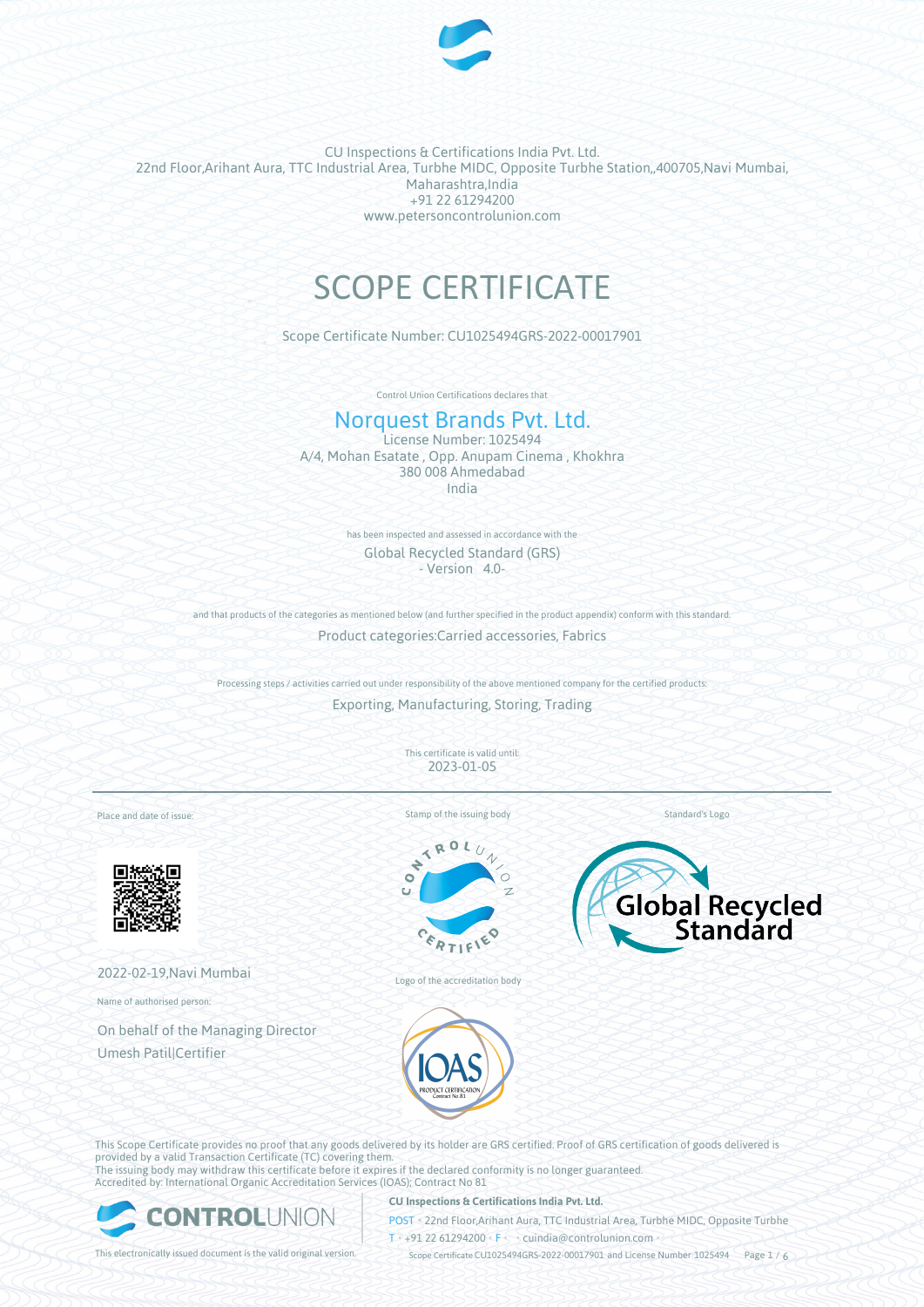

#### **Norquest Brands Pvt. Ltd. Global Recycled Standard (GRS)**

### **Products Appendix to Certificate no.CU1025494GRS-2022-00017901**

In specific the certificate covers the following products:

| <b>Product category</b> | <b>Product details</b>         | <b>Material composition</b>                                                 | <b>Label grade</b> |
|-------------------------|--------------------------------|-----------------------------------------------------------------------------|--------------------|
| Carried accessories     | Bags, handbags, totes, pouches | 90.0%Organic Cotton<br>10.0%Recycled Pre-Consumer Cotton                    |                    |
| Carried accessories     | Bags, handbags, totes, pouches | 100.0%Recycled Post-Consumer Cotton                                         | Post-Consumer      |
| Carried accessories     | Bags, handbags, totes, pouches | 100.0%Recycled Post-Consumer Polyester                                      | Post-Consumer      |
| Carried accessories     | Bags, handbags, totes, pouches | 100.0%Recycled Pre-Consumer Cotton                                          | Pre-Consumer       |
| Carried accessories     | Bags, handbags, totes, pouches | 20.0%Recycled Post-Consumer Cotton<br>80.0%Conventional Cotton              | Post-Consumer      |
| Carried accessories     | Bags, handbags, totes, pouches | 20.0%Recycled Post-Consumer Cotton<br>80.0%Recycled Post-Consumer Polyester | Post-Consumer      |
| Carried accessories     | Bags, handbags, totes, pouches | 20.0%Recycled Post-Consumer Polyester<br>80.0%Conventional Cotton           | Post-Consumer      |
| Carried accessories     | Bags, handbags, totes, pouches | 75.0%Conventional Cotton<br>25.0%Recycled Post-Consumer Cotton              | Post-Consumer      |
| Carried accessories     | Bags, handbags, totes, pouches | 70.0%Recycled Post-Consumer Polyester<br>30.0%Recycled Post-Consumer Cotton | Post-Consumer      |
| Carried accessories     | Bags, handbags, totes, pouches | 30.0%Recycled Post-Consumer Polyester<br>70.0%Conventional Cotton           | Post-Consumer      |
| Carried accessories     | Bags, handbags, totes, pouches | 70.0% Organic Cotton<br>30.0%Recycled Pre-Consumer Cotton                   | Pre-Consumer       |
| Carried accessories     | Bags, handbags, totes, pouches | 60.0%Conventional Cotton<br>40.0%Recycled Post-Consumer Cotton              | Post-Consumer      |
| Carried accessories     | Bags, handbags, totes, pouches | 60.0%Recycled Post-Consumer Polyester<br>40.0%Recycled Post-Consumer Cotton | Post-Consumer      |
| Carried accessories     | Bags, handbags, totes, pouches | 60.0%Conventional Cotton<br>40.0%Recycled Post-Consumer Polyester           | Post-Consumer      |
| Carried accessories     | Bags, handbags, totes, pouches | 60.0%Organic Cotton<br>40.0%Recycled Pre-Consumer Cotton                    | Pre-Consumer       |
| Carried accessories     | Bags, handbags, totes, pouches | 95.0%Recycled Post-Consumer Polyester<br>5.0%Recycled Post-Consumer Cotton  | Post-Consumer      |
| Carried accessories     | Bags, handbags, totes, pouches | 50.0%Recycled Post-Consumer Cotton<br>50.0%Conventional Cotton              | Post-Consumer      |
| Carried accessories     | Bags, handbags, totes, pouches | 50.0%Recycled Post-Consumer Polyester<br>50.0%Recycled Post-Consumer Cotton | Post-Consumer      |
| Carried accessories     | Bags, handbags, totes, pouches | 50.0%Conventional Cotton<br>50.0%Recycled Post-Consumer Polyester           | Post-Consumer      |
| Carried accessories     | Bags, handbags, totes, pouches | 50.0%Recycled Pre-Consumer Cotton<br>50.0%Conventional Cotton               | Pre-Consumer       |
| Carried accessories     | Bags, handbags, totes, pouches | 50.0%Organic Cotton<br>50.0%Recycled Pre-Consumer Cotton                    | Pre-Consumer       |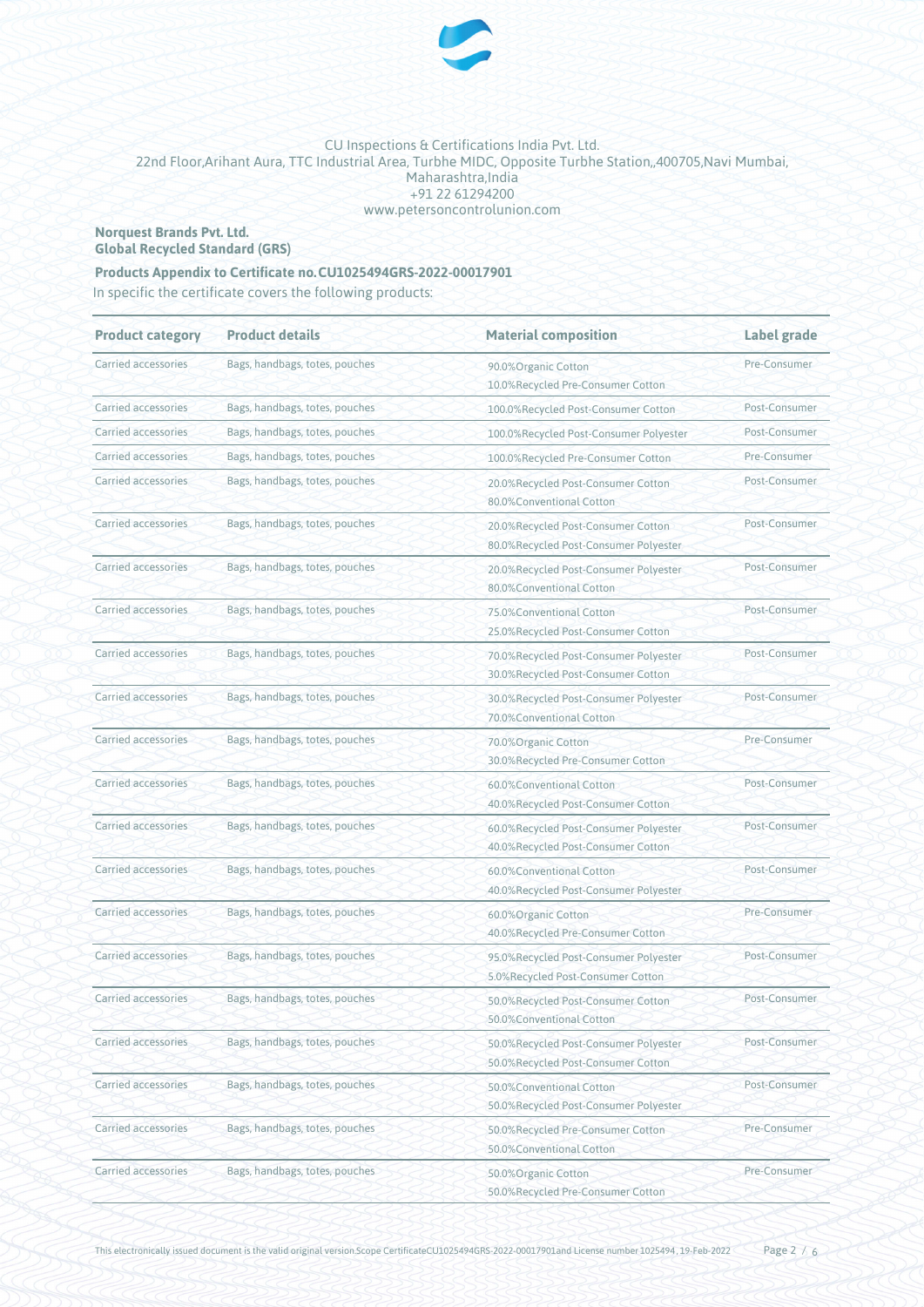

#### **Norquest Brands Pvt. Ltd. Global Recycled Standard (GRS)**

| <b>Product category</b> | <b>Product details</b>         | <b>Material composition</b>                                                 | Label grade   |
|-------------------------|--------------------------------|-----------------------------------------------------------------------------|---------------|
| Carried accessories     | Bags, handbags, totes, pouches | 40.0%Conventional Cotton<br>60.0%Recycled Post-Consumer Cotton              | Post-Consumer |
| Carried accessories     | Bags, handbags, totes, pouches | 60.0%Recycled Post-Consumer Cotton<br>40.0% Organic Cotton                  | Pre-Consumer  |
| Carried accessories     | Bags, handbags, totes, pouches | 60.0%Recycled Post-Consumer Cotton<br>40.0%Recycled Post-Consumer Polyester | Post-Consumer |
| Carried accessories     | Bags, handbags, totes, pouches | 40.0%Conventional Cotton<br>60.0%Recycled Post-Consumer Polyester           | Post-Consumer |
| Carried accessories     | Bags, handbags, totes, pouches | 60.0%Recycled Pre-Consumer Cotton<br>40.0%Conventional Cotton               | Pre-Consumer  |
| Carried accessories     | Bags, handbags, totes, pouches | 40.0%Conventional Cotton<br>60.0%Recycled Pre-Consumer Cotton               | Pre-Consumer  |
| Carried accessories     | Bags, handbags, totes, pouches | 65.0%Recycled Post-Consumer Cotton<br>35.0%Conventional Cotton              | Post-Consumer |
| Carried accessories     | Bags, handbags, totes, pouches | 65.0%Recycled Pre-Consumer Cotton<br>35.0%Conventional Cotton               | Pre-Consumer  |
| Carried accessories     | Bags, handbags, totes, pouches | 35.0%Conventional Cotton<br>65.0%Recycled Pre-Consumer Cotton               | Pre-Consumer  |
| Carried accessories     | Bags, handbags, totes, pouches | 30.0%Conventional Cotton<br>70.0%Recycled Post-Consumer Cotton              | Post-Consumer |
| Carried accessories     | Bags, handbags, totes, pouches | 30.0%Conventional Cotton<br>70.0%Recycled Post-Consumer Cotton              | Post-Consumer |
| Carried accessories     | Bags, handbags, totes, pouches | 30.0%Recycled Post-Consumer Polyester<br>70.0%Recycled Post-Consumer Cotton | Post-Consumer |
| Carried accessories     | Bags, handbags, totes, pouches | 30.0%Conventional Cotton<br>70.0%Recycled Post-Consumer Polyester           | Post-Consumer |
| Carried accessories     | Bags, handbags, totes, pouches | 30.0%Conventional Cotton<br>70.0%Recycled Pre-Consumer Cotton               | Pre-Consumer  |
| Carried accessories     | Bags, handbags, totes, pouches | 70.0%Recycled Pre-Consumer Cotton<br>30.0%Organic Cotton                    | Pre-Consumer  |
| Carried accessories     | Bags, handbags, totes, pouches | 75.0%Recycled Pre-Consumer Cotton<br>25.0%Conventional Cotton               | Pre-Consumer  |
| Carried accessories     | Bags, handbags, totes, pouches | 80.0%Recycled Post-Consumer Cotton<br>20.0%Conventional Cotton              | Post-Consumer |
| Carried accessories     | Bags, handbags, totes, pouches | 20.0%Recycled Post-Consumer Polyester<br>80.0%Recycled Post-Consumer Cotton | Post-Consumer |
| Carried accessories     | Bags, handbags, totes, pouches | 80.0%Recycled Post-Consumer Polyester<br>20.0%Conventional Cotton           | Post-Consumer |
| Carried accessories     | Bags, handbags, totes, pouches | 80.0%Recycled Pre-Consumer Cotton<br>20.0%Conventional Cotton               | Pre-Consumer  |
| Carried accessories     | Bags, handbags, totes, pouches | 80.0%Recycled Pre-Consumer Cotton<br>20.0%Organic Cotton                    | Pre-Consumer  |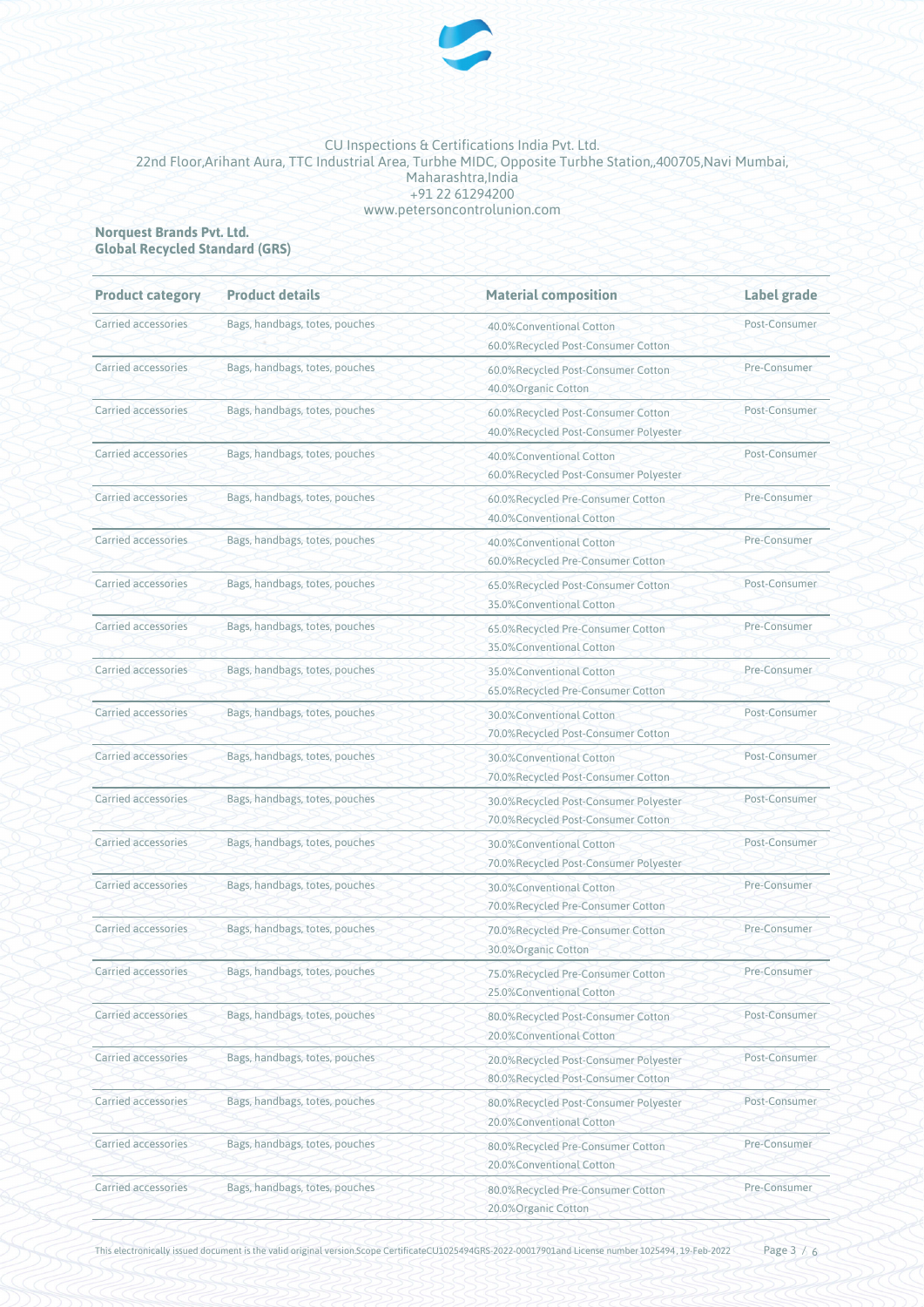

#### **Norquest Brands Pvt. Ltd. Global Recycled Standard (GRS)**

| <b>Product category</b> | <b>Product details</b>         | <b>Material composition</b>                                                 | Label grade<br>Post-Consumer |  |
|-------------------------|--------------------------------|-----------------------------------------------------------------------------|------------------------------|--|
| Carried accessories     | Bags, handbags, totes, pouches | 10.0%Conventional Cotton<br>90.0%Recycled Post-Consumer Cotton              |                              |  |
| Carried accessories     | Bags, handbags, totes, pouches | 10.0%Recycled Post-Consumer Polyester<br>90.0%Recycled Post-Consumer Cotton | Post-Consumer                |  |
| Carried accessories     | Bags, handbags, totes, pouches | 90.0%Recycled Post-Consumer Polyester<br>10.0%Conventional Cotton           | Post-Consumer                |  |
| Carried accessories     | Bags, handbags, totes, pouches | 10.0%Conventional Cotton<br>90.0%Recycled Pre-Consumer Cotton               | Pre-Consumer                 |  |
| Carried accessories     | Bags, handbags, totes, pouches | 10.0% Organic Cotton<br>90.0%Recycled Pre-Consumer Cotton                   | Pre-Consumer                 |  |
| Carried accessories     | Bags, handbags, totes, pouches | 5.0%Recycled Post-Consumer Polyester<br>95.0%Recycled Post-Consumer Cotton  | Post-Consumer                |  |
| Fabrics                 | <b>Woven fabrics</b>           | 100.0%Recycled Post-Consumer Cotton                                         | Post-Consumer                |  |
| Fabrics                 | Woven fabrics                  | 100.0%Recycled Pre-Consumer Cotton                                          | Pre-Consumer                 |  |
| Fabrics                 | <b>Woven fabrics</b>           | 60.0%Recycled Post-Consumer Cotton<br>40.0%Conventional Cotton              | Post-Consumer                |  |
| Fabrics                 | Woven fabrics                  | 60.0%Recycled Pre-Consumer Cotton<br>40.0%Conventional Cotton               | Pre-Consumer                 |  |
| Fabrics                 | Woven fabrics                  | 70.0%Recycled Post-Consumer Cotton<br>30.0%Conventional Cotton              | Post-Consumer                |  |
| Fabrics                 | <b>Woven fabrics</b>           | 70.0%Recycled Pre-Consumer Cotton<br>30.0%Conventional Cotton               | Pre-Consumer                 |  |
| Fabrics                 | Woven fabrics                  | 20.0%Conventional Cotton<br>80.0%Recycled Post-Consumer Cotton              | Post-Consumer                |  |
| Fabrics                 | Woven fabrics                  | 80.0%Recycled Pre-Consumer Cotton<br>20.0%Conventional Cotton               | Pre-Consumer                 |  |
| Fabrics                 | Woven fabrics                  | 90.0%Recycled Pre-Consumer Cotton<br>10.0%Conventional Cotton               | Pre-Consumer                 |  |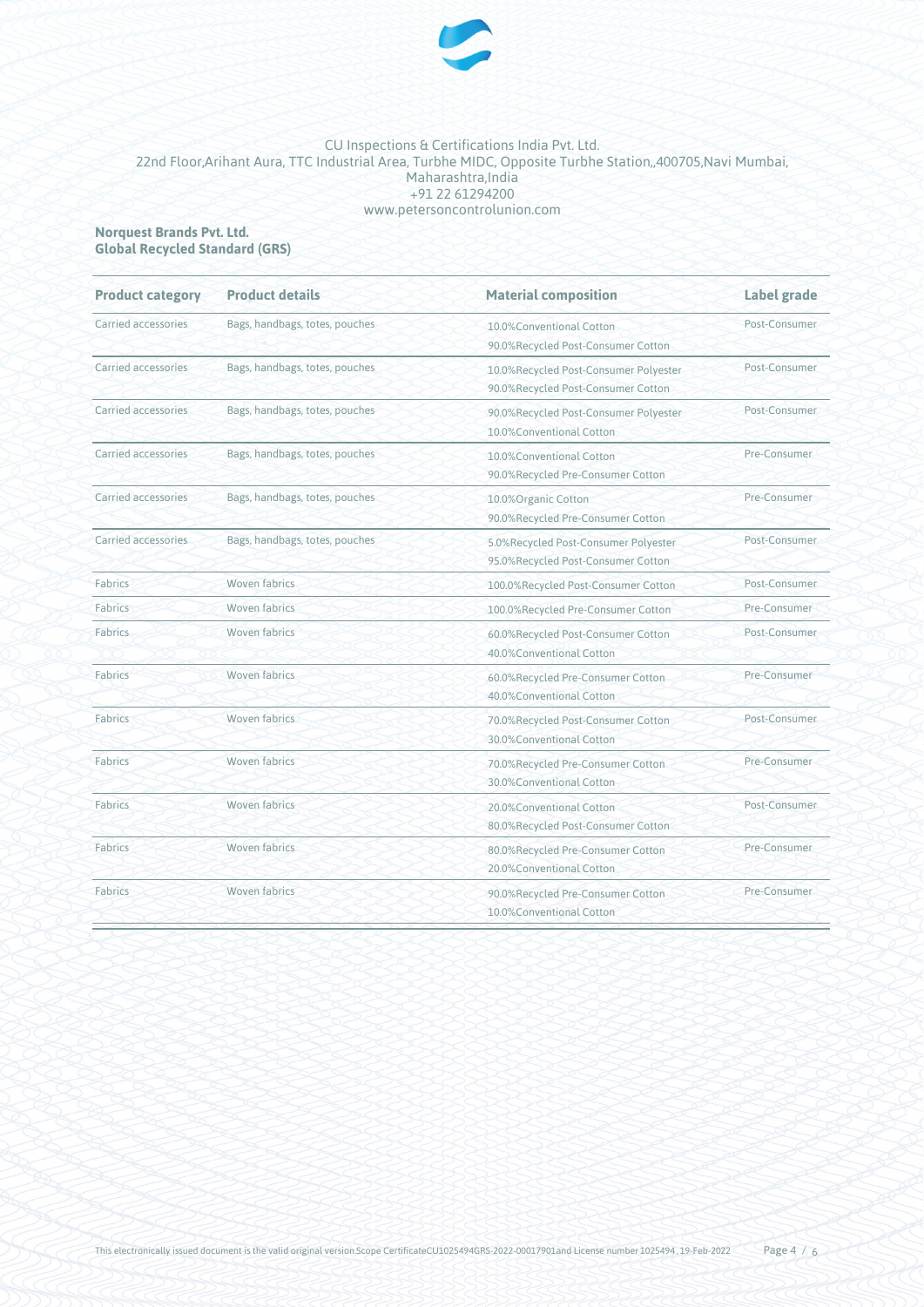

#### **Norquest Brands Pvt. Ltd. Global Recycled Standard (GRS)**

Place and date of issue:







Standard's logo

2022-02-19,Navi Mumbai

Name of authorised person:

On behalf of the Managing Director Umesh Patil|Certifier



Logo of the accreditation body